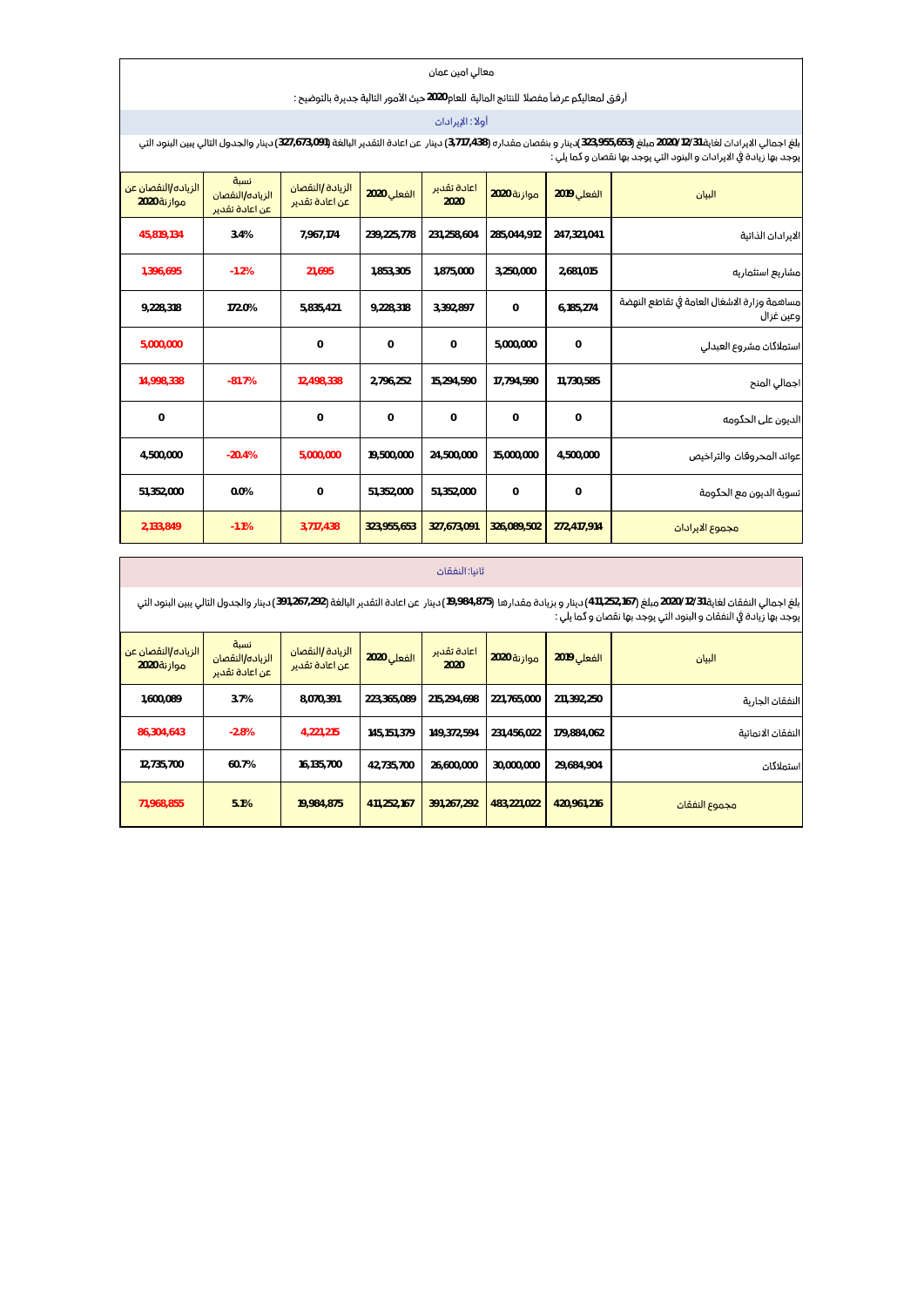| ثالثا: الوفر و العجز :                                                                      |                |               |                     |               |  |  |  |  |  |  |
|---------------------------------------------------------------------------------------------|----------------|---------------|---------------------|---------------|--|--|--|--|--|--|
|                                                                                             | أ- قبل التمويل |               |                     |               |  |  |  |  |  |  |
| بلغ إجمالي العجز قبل التمويل لعام 2020 مبلغ(514,296,514) دينار وكما هو موضح بالجدول التالي: |                |               |                     |               |  |  |  |  |  |  |
| البيان                                                                                      | فعلى 2019      | موازنة 2020   | اعادة تقدير<br>2020 | الفعلى 2020   |  |  |  |  |  |  |
| الايرادان الذاتية                                                                           | 247,321,041    | 285,044,912   | 231,258,604         | 239,225,778   |  |  |  |  |  |  |
| مشاربع استثماربة                                                                            | 2,681,015      | 3,250,000     | 1,875,000           | 1,853,305     |  |  |  |  |  |  |
| مساهمة وزارة الاشغال العامة فى تقاطع النهضة                                                 | 6,185,274      | 0             | 3,392,897           | 9,228,318     |  |  |  |  |  |  |
| استملاکات مسترده ( مشروع العبدلی)                                                           | 0              | 5,000,000     | 0                   | 0             |  |  |  |  |  |  |
| اجمالي المنح                                                                                | 11,730,585     | 17,794,590    | 15,294,590          | 2,796,252     |  |  |  |  |  |  |
| الديون على الحكومه                                                                          | 0              | 0             | 0                   | 0             |  |  |  |  |  |  |
| عوائد المحروفان والتراخيص                                                                   | 4,500,000      | 15,000,000    | 24,500,000          | 19,500,000    |  |  |  |  |  |  |
| تسوية الديون مع الحكومة                                                                     | $\Omega$       | 0             | 51,352,000          | 51,352,000    |  |  |  |  |  |  |
| مجموع الابرادان                                                                             | 272,417,914    | 326,089,502   | 327,673,091         | 323,955,653   |  |  |  |  |  |  |
| النفقان الجاربة                                                                             | 211,392,250    | 221,765,000   | 215,294,698         | 223,365,089   |  |  |  |  |  |  |
| النفقات الانمائية                                                                           | 179,884,062    | 231,456,022   | 149,372,594         | 145, 151, 379 |  |  |  |  |  |  |
| استملاكات                                                                                   | 29,684,904     | 30,000,000    | 26,600,000          | 42,735,700    |  |  |  |  |  |  |
| مجموع النفقات                                                                               | 420,961,216    | 483,221,022   | 391,267,292         | 411,252,167   |  |  |  |  |  |  |
| مجمع ( الوفر /العجز) السنوى                                                                 | 148,543,301    | 157, 131, 520 | 63,594,201          | 87,296,514    |  |  |  |  |  |  |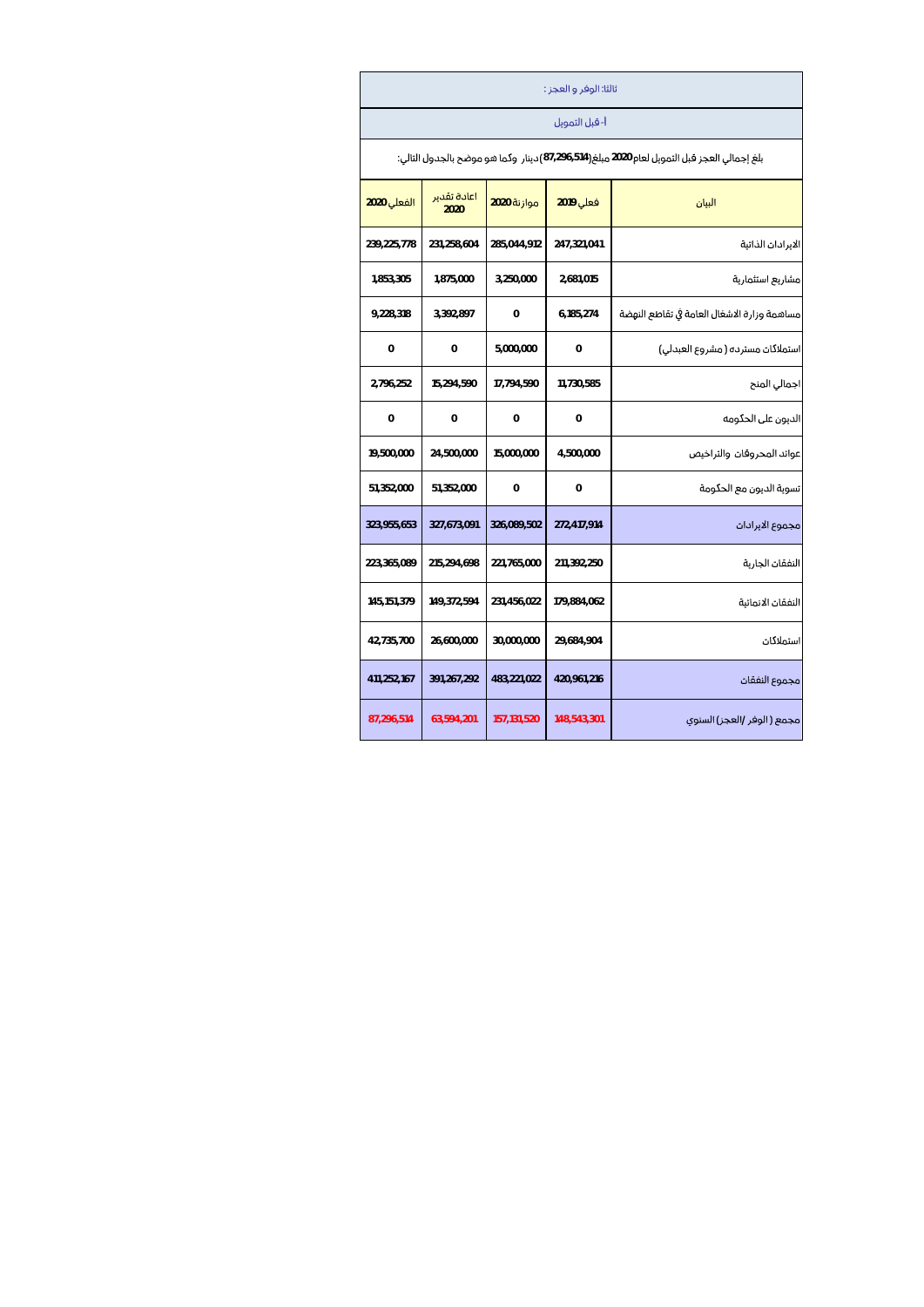|                                                                                             | ب- بعد التمويل |                          |                     |                          |  |  |  |  |  |  |
|---------------------------------------------------------------------------------------------|----------------|--------------------------|---------------------|--------------------------|--|--|--|--|--|--|
| بلغ إجمالي العجز التراكمي بعد التمويل لعام 2020 مبلغ(0) دينار  وكما هو موضح بالجدول التالي: |                |                          |                     |                          |  |  |  |  |  |  |
| المصادر                                                                                     | فعلى 2019      | موازنة 2020              | اعادة تقدير<br>2020 | <mark>الفعلي</mark> 2020 |  |  |  |  |  |  |
| وفورات سابقة                                                                                |                |                          |                     |                          |  |  |  |  |  |  |
| وفوران السنة المالية                                                                        |                |                          |                     |                          |  |  |  |  |  |  |
| مسحوبات فرض تكملة مشاريع الغباوي                                                            | 1,791,907      |                          |                     |                          |  |  |  |  |  |  |
| مسحوبات قرض تمويل النقل العام (BRT)                                                         | 30,237,017     | 61,900,000               | 0                   |                          |  |  |  |  |  |  |
| قرض لغايات تمويل النقل العام                                                                | 20,000,000     | 30,000,000               | 0                   |                          |  |  |  |  |  |  |
| قرض شراء أليان (25) كانسه                                                                   |                | 2,400,000                | 2,400,000           |                          |  |  |  |  |  |  |
| المشاريع البيئية مع البنك الاوروبي/شراء اليات                                               | 5,112,398      | 5,396,118                | 5,396,118           | 3,437,875                |  |  |  |  |  |  |
| قرض توسعه محطه الشعائر                                                                      |                | 2,500,000                | 0                   |                          |  |  |  |  |  |  |
| قرض تغطيه بركه البيبسى<br>شراء آليات من خلال التجمع البنكي (50) مليون<br>دينا،              | 35,140,419     | 8,000,000<br>0           | 4,000,000<br>0      |                          |  |  |  |  |  |  |
| تسييل شيكات برسم التحصيل                                                                    | 37,615,003     | 20,000,000               | 30,000,000          | 21,763,868               |  |  |  |  |  |  |
| قرض انشاء المحطة التحويلية                                                                  |                |                          |                     |                          |  |  |  |  |  |  |
| قرض تغطية الخلية الرابعة وربطها بالغاز<br>وتشغيلها                                          | 772,771        | 1,055,914                | 1,055,914           | 586,859                  |  |  |  |  |  |  |
| فرض انشاء الخليه الخامسه(البنك الاوروبي)                                                    | 463,846        |                          |                     |                          |  |  |  |  |  |  |
| قرض لغايات تسديد تعويضات الاستملاكات                                                        |                | 30,000,000               | 26,600,000          | 36,600,000               |  |  |  |  |  |  |
| .<br>فرض لغايات تسديد تعويضات الاستملاكات عن عام                                            |                |                          | 30,000,000          | 30,000,000               |  |  |  |  |  |  |
| اعاده هيكله القروض                                                                          |                | 40,000,000               | 0                   |                          |  |  |  |  |  |  |
| جاري مدين                                                                                   | 30,045,012     |                          |                     | 37,527,581               |  |  |  |  |  |  |
| سبولة من صندوق التأمينات                                                                    | 34,095,134     |                          | 16,315,206          | 63,179,100               |  |  |  |  |  |  |
| مجموع المصادر                                                                               | 195,273,507    | 201,252,032              | 115,767,238         | 193,095,283              |  |  |  |  |  |  |
| الاستخدامات                                                                                 | فعلى 2019      | <mark>موازنة</mark> 2020 | اعادة تقدير<br>2020 | الفعلى 2020              |  |  |  |  |  |  |
| تسديد اقساط قروض                                                                            | 36,646,220     | 32,720,792               | 52,173,037          | 42,051,682               |  |  |  |  |  |  |
| تسديد عجز                                                                                   | 148,543,301    | 157,131,520              | 63,594,201          | 87,296,514               |  |  |  |  |  |  |
| مجموع الاستخدامات                                                                           | 185, 189, 521  | 189,852,312              | 115,767,238         | 129,348,196              |  |  |  |  |  |  |
| مجمع ( الوفر /العجز) السنوي بعد التمويل                                                     | 10,083,986     | 11,399,720               | $\overline{0}$      | 63,747,088               |  |  |  |  |  |  |
| تسديد عجز سنوات سابقة                                                                       |                |                          |                     | 64,140,146               |  |  |  |  |  |  |
| صرفيات مستردة                                                                               | 1,315,734      |                          |                     | 393,058                  |  |  |  |  |  |  |
| مجمع ( الوفر /العجز) التراكمي من سنوات سابقه                                                | 11,399,720     | 11,399,720               | $\overline{0}$      | 0                        |  |  |  |  |  |  |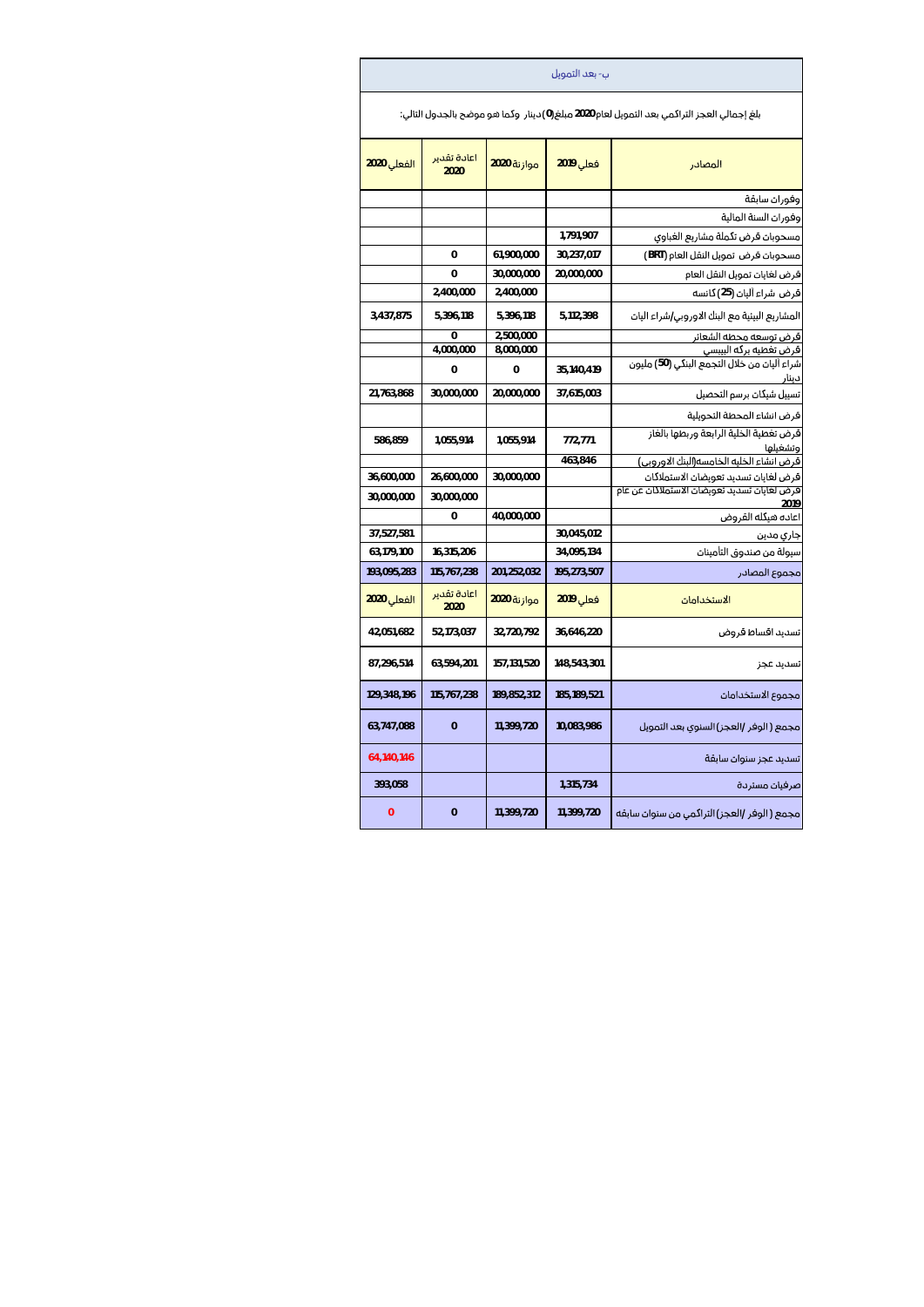# اقدم لمعاليكم تاليا شرحا تفصيليا للايرادات و النفقات كما هي في 2020/12/31 .

| اولاً : الايرادان    |
|----------------------|
| 1-الايرادان الذاتيه: |
|                      |

.<br>بلغ اجمالي الايرادات الذاتيه الفعلية لغاية 2020/12/31 مبلغ (239,225,778) دينار و بزيادة مقدارها (7,967,174) دينار 231,258,604 كونوا ما بريادة (231,258,604) دينار والجدول التالي<br>يبين البنود التي يوجد بها زيادة في الايراد

| الزياده/النقصان عن<br>موازنة 2020 | نسبة<br>الزياده/النقصان<br>عن اعادة تقدير | الزبادة /النقصان<br>عن اعادة تقدير | الفعلي 2020   | اعادة تقدير<br>2020 | موازنة 2020 | الفعلى 2019 | اسم المادة                            |
|-----------------------------------|-------------------------------------------|------------------------------------|---------------|---------------------|-------------|-------------|---------------------------------------|
| 7.945.017                         | 8.3%                                      | 7,054,983                          | 92,054,983    | 85,000,000          | 100,000,000 | 96,787,424  | ضريبة الابنية والاراضى/ المسقفات      |
| 3,516,324                         | 2.1%                                      | 233,676                            | 11,483,676    | 11,250,000          | 15,000,000  | 14,526,929  | رسوم رخص البناء                       |
| 163.579                           | $-21.2%$                                  | 63,579                             | 236,421       | 300,000             | 400,000     | 283,133     | رسوم عقود الابجار                     |
| 62,832                            | 10.1%                                     | 27,168                             | 297,168       | 270,000             | 360,000     | 357,159     | رسوم مواقف السيارات                   |
| 9,125,760                         | $-0.8%$                                   | 125,760                            | 14,874,240    | 15,000,000          | 24,000,000  | 20,369,636  | رسوم التحققان(ارصفه -اسوار -عوائدالخ) |
| 2,359,735                         | $-1.6%$                                   | 109,735                            | 6.640.265     | 6,750,000           | 9,000,000   | 8,005,780   | رسوم رخص المهن/دائرة المهن            |
| 4,727,182                         | $-3.0%$                                   | 227,182                            | 7,272,818     | 7,500,000           | 12,000,000  | 10,812,811  | رسوم اللوحات والاعلانات/ المهن        |
| 1,801,529                         | 5.2%                                      | 9,867                              | 198,471       | 188,604             | 2,000,000   | 1,629,625   | رسوم رخص الحرف والصناعات              |
| 1,121,168                         | $-16.5%$                                  | 371.168                            | 1,878,832     | 2,250,000           | 3,000,000   | 2,113,801   | رسوم نفايات المهن/ المهن              |
| 625,377                           | 3.0%                                      | 625,377                            | 21,625,377    | 21,000,000          | 21,000,000  | 21,105,474  | رسوم نفايات المنازل                   |
| 2,486,388                         | 332.4%                                    | 4,986,388                          | 6,486,388     | 1,500,000           | 4,000,000   | 1,523,415   | بيع الفضلات                           |
| 599,699                           | $-99.9%$                                  | 449,699                            | 301           | 450,000             | 600,000     | 397,280     | ببع اللوازم                           |
| 4,740,779                         | $-5.6%$                                   | 1,740,779                          | 29,259,221    | 31,000,000          | 34,000,000  | 21,408,307  | مخالفات السبر                         |
| 592,088                           | $-23.1%$                                  | 242,088                            | 807,912       | 1,050,000           | 1,400,000   | 1,260,464   | ابرادان مختبران الصحة                 |
| 26,541                            | 3.3%                                      | 26,541                             | 826,541       | 800,000             | 800,000     | 761,575     | أثمان المقابر                         |
| 105,006                           | $-25.0%$                                  | 25,006                             | 74,994        | 100,000             | 180,000     | 192,326     | ايرادات الحدائق ( طبور/مرورية)        |
| 643,185                           | 2.2%                                      | 156,815                            | 7,156,815     | 7,000,000           | 7,800,000   | 8,162,242   | رسوم منع المكاره والمكبات             |
| 878,671                           | 51.6%                                     | 3,613,583                          | 10,613,583    | 7,000,000           | 9,734,912   | 4,763,450   | رسوم متنوعه                           |
| 1,731,915                         | $-22.0%$                                  | 131,915                            | 468,085       | 600,000             | 2,200,000   | 1,047,356   | رسوم المقاهى والمطاعم                 |
| 1,282,275                         | $-14.1%$                                  | 282,275                            | 1,717,725     | 2,000,000           | 3,000,000   | 2,442,387   | الغرامات                              |
| 393,792                           | 19.7%                                     | 393,792                            | 2,393,792     | 2,000,000           | 2,000,000   | 2,876,968   | المصادرات                             |
| 4,406,135                         | $-11.7%$                                  | 1,406,135                          | 10,593,865    | 12,000,000          | 15,000,000  | 15,330,534  | رسوم وايجارات السوق المركزى           |
| 624,046                           | 7.5%                                      | 375,954                            | 5,375,954     | 5,000,000           | 6,000,000   | 5,863,914   | رسوم المسالخ                          |
| 91,737                            | 30.9%                                     | 61,737                             | 261,737       | 200,000             | 170,000     | 205,934     | رسوم الدللاله والمزاد                 |
| 177,193                           | $-25.7%$                                  | 77.193                             | 222,807       | 300,000             | 400,000     | 301,258     | عائدان التقاعد                        |
| 5,000,000                         | $-100.0%$                                 | 3,750,000                          |               | 3,750,000           | 5,000,000   |             | عوائد تنظيم خاصة منطقة(C)             |
| 795,927                           | $-6.8%$                                   | 204,073                            | 2,795,927     | 3,000,000           | 2,000,000   | 1,623,906   | تمديدان الشبكان/ الاتصالان            |
| $\mathbf{0}$                      |                                           | $\Omega$                           | $\Omega$      | $\Omega$            | $\mathbf 0$ |             | عدادات مواقف السيارات                 |
| 392,122                           | $-9.8%$                                   | 392,122                            | 3,607,878     | 4,000,000           | 4,000,000   | 3,167,956   | ايرادان النقل العام                   |
| 45,819,134                        | 3.4%                                      | 7,967,174                          | 239, 225, 778 | 231,258,604         | 285,044,912 | 247,321,041 | المجموع                               |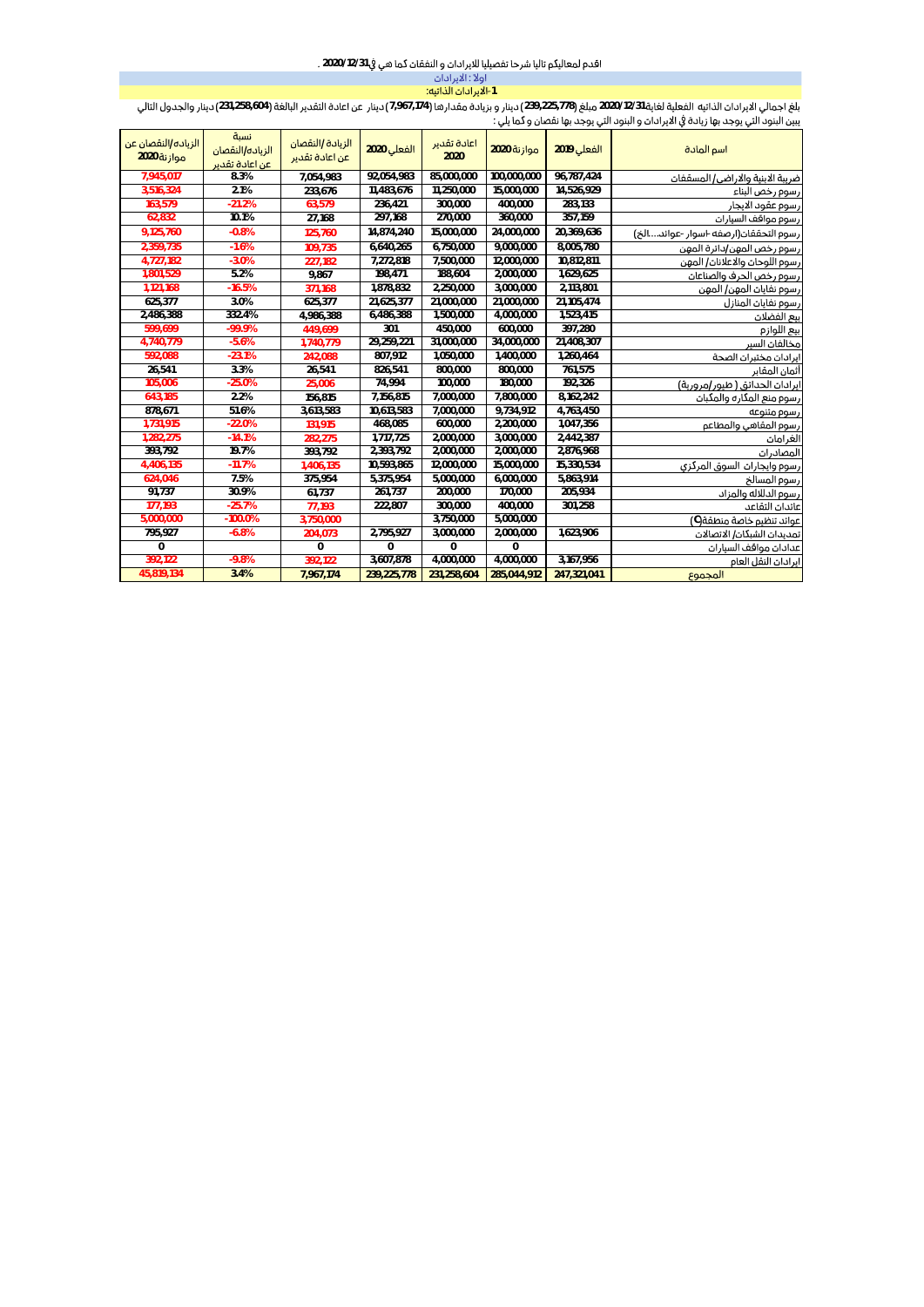|                                           | 2- المشاريع الاستثمارية : |                    |                     |             |                                    |                                           |                                   |  |  |  |
|-------------------------------------------|---------------------------|--------------------|---------------------|-------------|------------------------------------|-------------------------------------------|-----------------------------------|--|--|--|
| اسم المادة                                | <b>الفعلى 2019</b>        | <b>موازنة 2020</b> | اعادة تقدير<br>2020 | الفعلى 2020 | الزيادة /النقصان<br>عن اعادة تقدير | نسبة<br>الزباده/النقصان<br>عن اعادة تقدير | الزباده/النقصان عن<br>موازنة 2020 |  |  |  |
| عوائد ابجاران الابنية                     | 2.069.370                 | 2.750.000          | 1.375.000           | 1.204.002   | $-170.998$                         | $-12%$                                    | 1.545.998                         |  |  |  |
| عوائد استثمار الاسهم والشركات وبيع الاسهم | 611.645                   | 500.000            | 500.000             | 649.303     | 149.303                            | 30%                                       | 149.303                           |  |  |  |
| بيع أسهم شركة الكهرباء الاردنية           |                           |                    |                     |             | 0                                  |                                           |                                   |  |  |  |
| المجموع                                   | 2.681.015                 | 3.250.000          | 1.875.000           | 1.853.305   | $-21.695$                          | $-1%$                                     | 1,396,695                         |  |  |  |

| 3-مساهمة وزارة الاشغال العامة في تقاطع النهضة وعين غزال: |                                           |                                     |             |                     |             |                    |                                                                                                         |  |  |  |
|----------------------------------------------------------|-------------------------------------------|-------------------------------------|-------------|---------------------|-------------|--------------------|---------------------------------------------------------------------------------------------------------|--|--|--|
| <mark>  الزباده/النقصان عن</mark><br>موازنة 2020         | نسبة<br>الزباده/النقصان<br>عن اعادة تقدير | الزبادة /النقصان<br>اعن اعادة تقدير | الفعلى 2020 | اعادة تقدير<br>2020 | موازنة 2020 | <b>الفعلى 2019</b> | اسم المادة                                                                                              |  |  |  |
| 0                                                        | 0%                                        | 0                                   |             |                     |             |                    | الدعم الحكومى نفق الصناعه(المساهمه<br>بقيمة7.5 مليون دينار من اجمالى المشروع<br> والبالغ15 مليون دينار) |  |  |  |
| 9,228,318                                                | 172%                                      | 5.835.421                           | 9,228,318   | 3.392.897           |             | 6,185,274          | الدعم الحكومى/ تقاطع عين غزال                                                                           |  |  |  |
| 9,228,318                                                | 172%                                      | 5.835.421                           | 9.228.318   | 3.392.897           | $\Omega$    | 6.185.274          | المجموع                                                                                                 |  |  |  |

| 4- استملاكات مشروع العبدلي : ا   |             |             |                     |             |                                    |                                            |                                   |  |  |
|----------------------------------|-------------|-------------|---------------------|-------------|------------------------------------|--------------------------------------------|-----------------------------------|--|--|
| اسم المادة                       | الفعلى 2019 | موازنة 2020 | اعادة تقدير<br>2020 | الفعلى 2020 | الزبادة /النقصان<br>عن اعادة تقدير | نسبة<br>الزباده/النقصان<br>اعن اعادة تقدير | الزباده/النقصان عن<br>موازنة 2020 |  |  |
| استملاکات مسترده( مشروع العبدلی) | 0           | 5.000.000   |                     |             |                                    |                                            | 5,000,000                         |  |  |
| المجموع                          | 0           | 5,000,000   |                     | 0           |                                    |                                            | 5,000,000                         |  |  |

|                                                                  | 5-المنح :   |             |                     |             |                                    |                                           |                                   |  |  |  |
|------------------------------------------------------------------|-------------|-------------|---------------------|-------------|------------------------------------|-------------------------------------------|-----------------------------------|--|--|--|
| اسم المادة                                                       | الفعلى 2019 | موازنة 2020 | اعادة تقدير<br>2020 | الفعلى 2020 | الزبادة  النقصان<br>عن اعادة تقدير | نسبة<br>الزباده/النقصان<br>عن اعادة تقدير | الزياده/النقصان عن<br>موازنة 2020 |  |  |  |
| منحة انشاء الخليه الخامسه(البنك الاوروبي)                        | 548,177     |             |                     |             | 0                                  |                                           | $\mathbf{0}$                      |  |  |  |
| منحة البنك الاوروبي لغايان الحوكمة والخطة<br>البيئية والاجتماعية | 328,308     |             |                     |             | $\mathbf 0$                        |                                           | $\mathbf{0}$                      |  |  |  |
| إنشاء المحطة التحويلية عين غزال                                  |             |             |                     |             | $\mathbf{0}$                       |                                           | $\circ$                           |  |  |  |
| منحة السفارة البريطانية                                          | 2,917,524   |             |                     |             | $\Omega$                           |                                           | $\Omega$                          |  |  |  |
| منحة تغطية الخلية الرابعة وربطها بالغاز<br>وتشغيلها              | 772,771     | 1.055.914   | 1.055.914           | 1.013.760   | 42,154                             | $-4.0%$                                   | 42.154                            |  |  |  |
| منحة تغطية بركة الببسى                                           |             | 8,100,000   | 8,100,000           |             | 8,100,000                          |                                           | 8,100,000                         |  |  |  |
| منحة توسعة محطة الشعائر                                          |             | 2,500,000   |                     |             | 0                                  |                                           | 2,500,000                         |  |  |  |
| منحه الوكاله الالمانيه(GIZ) / مركز المرأة الابداعي               |             |             |                     | 76.311      | 76.311                             |                                           | 76,311                            |  |  |  |
| منحة شراء آليات (25)كانسة                                        |             | 2,400,000   | 2,400,000           |             | 2,400,000                          |                                           | 2,400,000                         |  |  |  |
| المشاريع البيئه مع البنك الاوروبي/منحه                           | 7,163,805   | 3,738,676   | 3,738,676           | 1,706,182   | 2,032,494                          | $-54%$                                    | 2,032,494                         |  |  |  |
| مبادرات ملكيه                                                    |             |             |                     |             | $\mathbf 0$                        |                                           | $\circ$                           |  |  |  |
| المجموع                                                          | 11,730,585  | 17.794.590  | 15,294,590          | 2,796,252   | 12,498,338                         | $-82%$                                    | 14,998,338                        |  |  |  |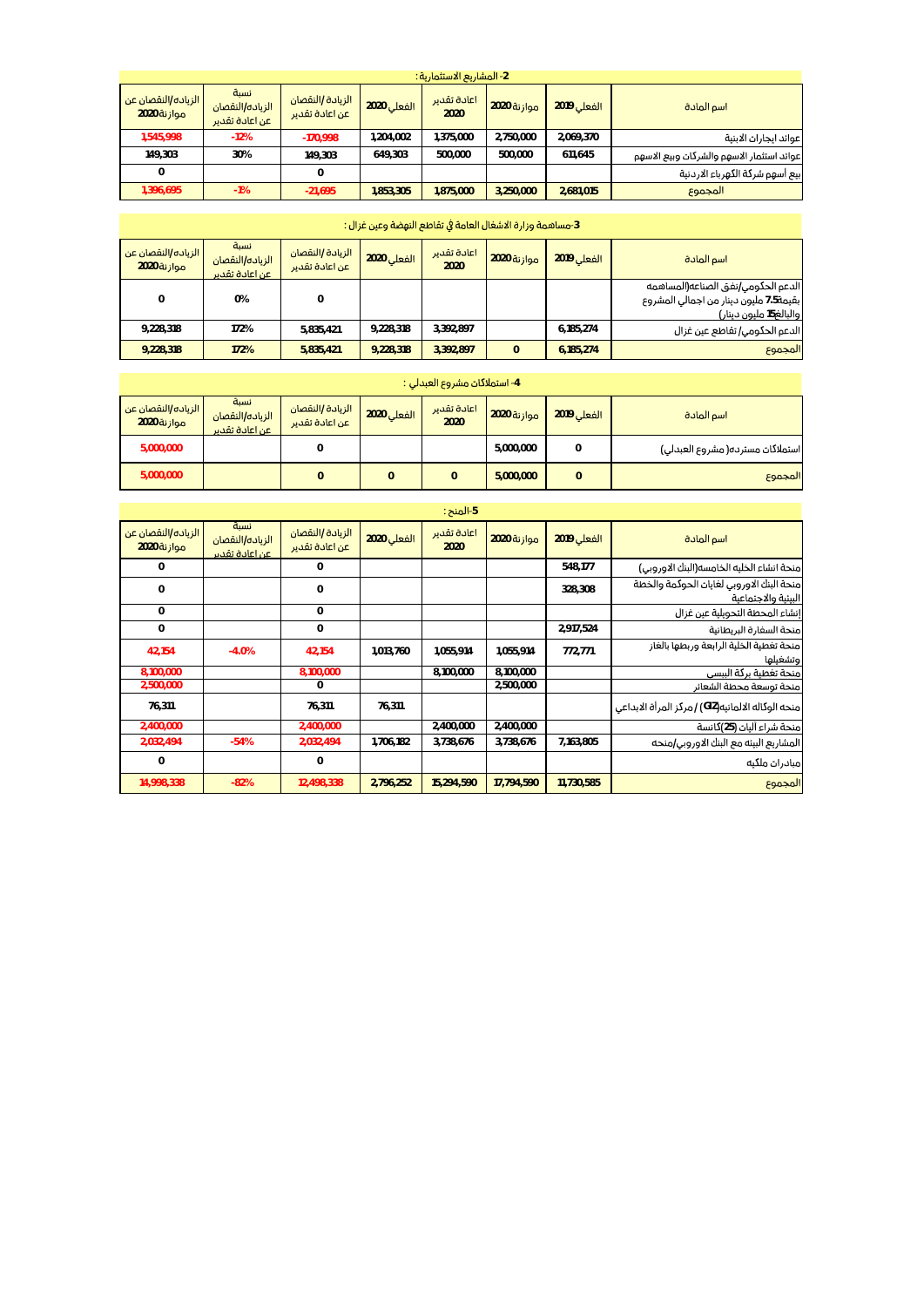| 6-الديون على الحكومه :              |                                             |                                    |             |                     |             |             |                                      |  |  |
|-------------------------------------|---------------------------------------------|------------------------------------|-------------|---------------------|-------------|-------------|--------------------------------------|--|--|
| الزياده/النقصان عن  <br>موازنة 2020 | نسبة<br>الزياده/النقصان<br>ا عن اعادة تقدير | الزبادة /النقصان<br>عن اعادة تقدير | الفعلى 2020 | اعادة تقدير<br>2020 | موازنة 2020 | الفعلى 2019 | اسم المادة                           |  |  |
|                                     |                                             |                                    |             |                     |             |             | استملاكات حدائق الملك عبدالله الثانى |  |  |
|                                     |                                             |                                    |             |                     |             |             | المجموع                              |  |  |

| 7- عوائد المحروفان والتراخيص: |             |             |                     |             |                                    |                                            |                                   |  |  |
|-------------------------------|-------------|-------------|---------------------|-------------|------------------------------------|--------------------------------------------|-----------------------------------|--|--|
| اسم المادة                    | الفعلى 2019 | موازنة 2020 | اعادة تقدير<br>2020 | الفعلى 2020 | الزيادة /النقصان<br>عن اعادة تقدير | نسبة<br>الزياده/النقصان<br>اعن اعادة تقدير | الزباده/النقصان عن<br>موازنة 2020 |  |  |
| عوائد المحروقان والتراخيص     | 4,500,000   | 15,000,000  | 24,500,000          | 19,500,000  | 5.000.000                          | $-20%$                                     | 4,500,000                         |  |  |
| المجموع                       | 4,500,000   | 15,000,000  | 24,500,000          | 19,500,000  | 5,000,000                          | $-20%$                                     | 4,500,000                         |  |  |

| 8- تسوية الديون مع الحكومة : |             |             |                     |             |                                    |                         |                                      |  |  |  |
|------------------------------|-------------|-------------|---------------------|-------------|------------------------------------|-------------------------|--------------------------------------|--|--|--|
| اسم المادة                   | الفعلى 2019 | موازنة 2020 | اعادة تقدير<br>2020 | الفعلى 2020 | الزبادة /النقصان<br>عن اعادة تقدير | نسبة<br>الزباده/النقصان | الزياده/النقصان عن   <br>موازنة 2020 |  |  |  |
| رتسوية الديون مع الحكومة     |             |             | 51.352.000          | 51.352.000  |                                    |                         | 51.352.000                           |  |  |  |
| المجموع                      | 0           |             | 51.352.000          | 51.352.000  |                                    |                         | 51,352,000                           |  |  |  |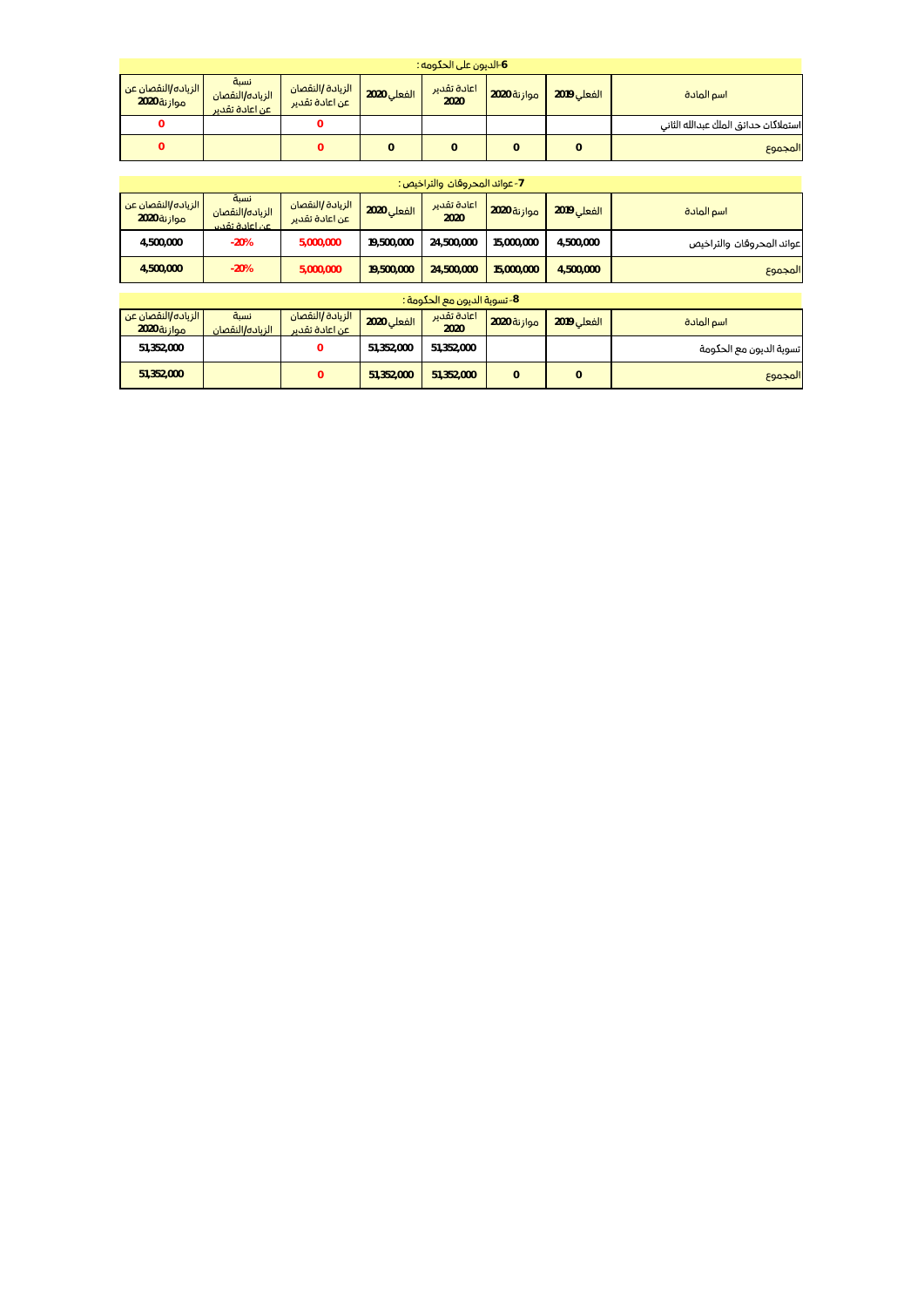ثانيا : النفقات

بلغ اجمالي النفقات لغاية 2020/12/31 مبلغ (411,252,167) دينار و بزيادة مقدارها (875,875) دينار عن اعادة التقدير البالغة (391,267,292) دينار والجدول التالي يبين البنود التي<br>يوجد بها زيادة في النفقات و البنود التي يوجد بها ن

| الزباده/النقصان عن<br>موازنة 2020 | نسبة<br>الزباده/النقصان<br>. عن اعادة تقدير | الزيادة /النقصان<br>اعن اعادة تقدير | الفعلى 2020 | اعادة تقدير<br>2020 | <b>موازنة 2020</b> | <b>الفعلى 2019</b> | اسم المجموعة             |
|-----------------------------------|---------------------------------------------|-------------------------------------|-------------|---------------------|--------------------|--------------------|--------------------------|
| <b>000,089</b>                    | 3.7%                                        | 8.070.391                           | 223.365.089 | 215.294.698         | 221,765,000        | 211,392,250        | مجموعة النفقان الجارية   |
| 86,304,643                        | $-2.8%$                                     | 4.221.215                           | 145.151.379 | 149.372.594         | 231,456,022        | 179,884,062        | مجموعة النفقات الانمائية |
| 12,735,700                        | 60.7%                                       | 16.135.700                          | 42,735,700  | 26.600.000          | 30.000.000         | 29,684,904         | الاستملاكات              |
| 71,968,855                        | 5.1%                                        | 19.984.875                          | 411.252.167 | 391.267.292         | 483,221,022        | 420,961,216        | مجموع النفقات            |

## 1 ) النفقان الجارية :

بلغ اجمالي النفقات الجاريه الفعلية لغاية 2020/12/31 مبلغ (223,365,089) ينار وبزيادة مقدارها (3,070,391) دينار عن اعادة التقدير البالغة (218,294,698) دينار والجدول التالي ببين البنود التي يوجد بها زيادة في النفقات و البنود التي يوجد بها نقصان و كما يلي :

| الزباده/النقصان عن<br>موازنة 2020 | نسبة<br>الزباده/النقصان<br>عن اعادة تقدير | الزيادة /النقصان<br>عن اعادة تقدير | الفعلى 2020 | اعادة تقدير<br>2020 | موازنة 2020 | الفعلى 2019 | اسم المجموعة             |
|-----------------------------------|-------------------------------------------|------------------------------------|-------------|---------------------|-------------|-------------|--------------------------|
| 7.515.649                         | 2%                                        | 4.005.649                          | 166.515.649 | 162.510.000         | 159.000.000 | 148.200.434 | مجموعة الرواتب والاجور   |
| 1,000,894                         | 11%                                       | 1.630.894                          | 16.600.894  | 14.970.000          | 15,600,000  | 24.679.611  | مجموعة النفقات التشغىليه |
| 6.916.454                         | 6%                                        | 2.433.848                          | 40.248.546  | 37.814.698          | 47.165.000  | 38.512.205  | مجموعة النفقات الاخرى    |
| 1.600.089                         | 4%                                        | 8.070.391                          | 223.365.089 | 215.294.698         | 221.765.000 | 211.392.250 | مجموع النفقان الجاريه    |
|                                   |                                           |                                    |             |                     |             |             |                          |

#### أ-مجموعة الرواتب و الاجور :

بلغ اجمالي النفقان على مجموعة الرواتب و الاجور الفعلية لغاية 2020/12/31 مبلغ (166,515,649 دينار و بزيادة مقدارها (4,005,649 دينار عن اعادة التقدير البالغة (162,510,000) (162,510,000 .<br>دينار والجدول التالي يبين البنود التي يوجد بها زيادة في النفقات و البنود التي يوجد بها نقصان و كما يلي :

| الزياده/النقصان عن<br>موازنة 2020 | نسبة<br>الزياده/النقصان<br>عن اعادة تقدير | الزيادة /النقصان<br>عن اعادة تقدير | الفعلى 2020 | اعادة تقدير<br>2020 | موازنة 2020 | الفعلى 2019 | اسم المادة                         |
|-----------------------------------|-------------------------------------------|------------------------------------|-------------|---------------------|-------------|-------------|------------------------------------|
| 796.983                           | $-4.3%$                                   | 103,017                            | 2,296,983   | 2,400,000           | 1,500,000   | 2,047,518   | ارواتب اساسية للموظفين المصنفين    |
| 200,649                           | $-1.0%$                                   | 200,649                            | 19,899,351  | 20,100,000          | 20,100,000  | 18,770,717  | رواتى اساسية للموظفين غير المصنفين |
| 844,747                           | 1.8%                                      | 55,253                             | 3,155,253   | 3,100,000           | 4,000,000   | 2,024,361   | رواتب الموظفين بعقود               |
| 791.888                           | $-0.1%$                                   | 8,112                              | 10,291,888  | 10.300.000          | 9,500,000   | 8,701,572   | ارواتب المتقاعدين                  |
| 1,363,183                         | 1.2%                                      | 363,183                            | 29,863,183  | 29,500,000          | 28,500,000  | 27,886,083  | اجور عمال                          |
| 637.604                           | $-0.6%$                                   | 162,396                            | 28,637,604  | 28,800,000          | 28,000,000  | 27,018,871  | اعلاوة غلاء المعيشة الشخصية        |
| 127,743                           | 0.9%                                      | 27,743                             | 3,127,743   | 3,100,000           | 3,000,000   | 2,917,109   | اعلاوة غلاء المعيشة العائلية       |
| 726,393                           | 5.5%                                      | 273,607                            | 5,273,607   | 5.000.000           | 6,000,000   | 6,383,129   | علاوة العمل الاضافى                |
| 2,349,365                         | $-0.5%$                                   | 150,635                            | 27,849,365  | 28,000,000          | 25,500,000  | 23,590,350  | علاوات أخرى                        |
| 159,810                           | 0.1%                                      | 190                                | 140,190     | 140,000             | 300,000     | 531,156     | علاوة النقل                        |
| 209,896                           | 28.7%                                     | 20,104                             | 90,104      | 70,000              | 300,000     | 365,182     | ىدل التنقلات                       |
| 1,538,495                         | $-8.8%$                                   | 1,238,495                          | 12,761,505  | 14,000,000          | 14,300,000  | 12,728,846  | امكافان المهنه                     |
| 173.758                           | 8.7%                                      | 173.758                            | 2,173,758   | 2.000.000           | 2,000,000   | 1,995,339   | أمكأفآت الموظفين                   |
| 4,955,116                         | 31.0%                                     | 4,955,116                          | 20,955,116  | 16,000,000          | 16,000,000  | 13,240,201  | مساهمة الامانه فى الضمان الاجتماعى |
| 7,515,649                         | 2.5%                                      | 4,005,649                          | 166,515,649 | 162,510,000         | 159,000,000 | 148,200,434 | مجموع الفئة                        |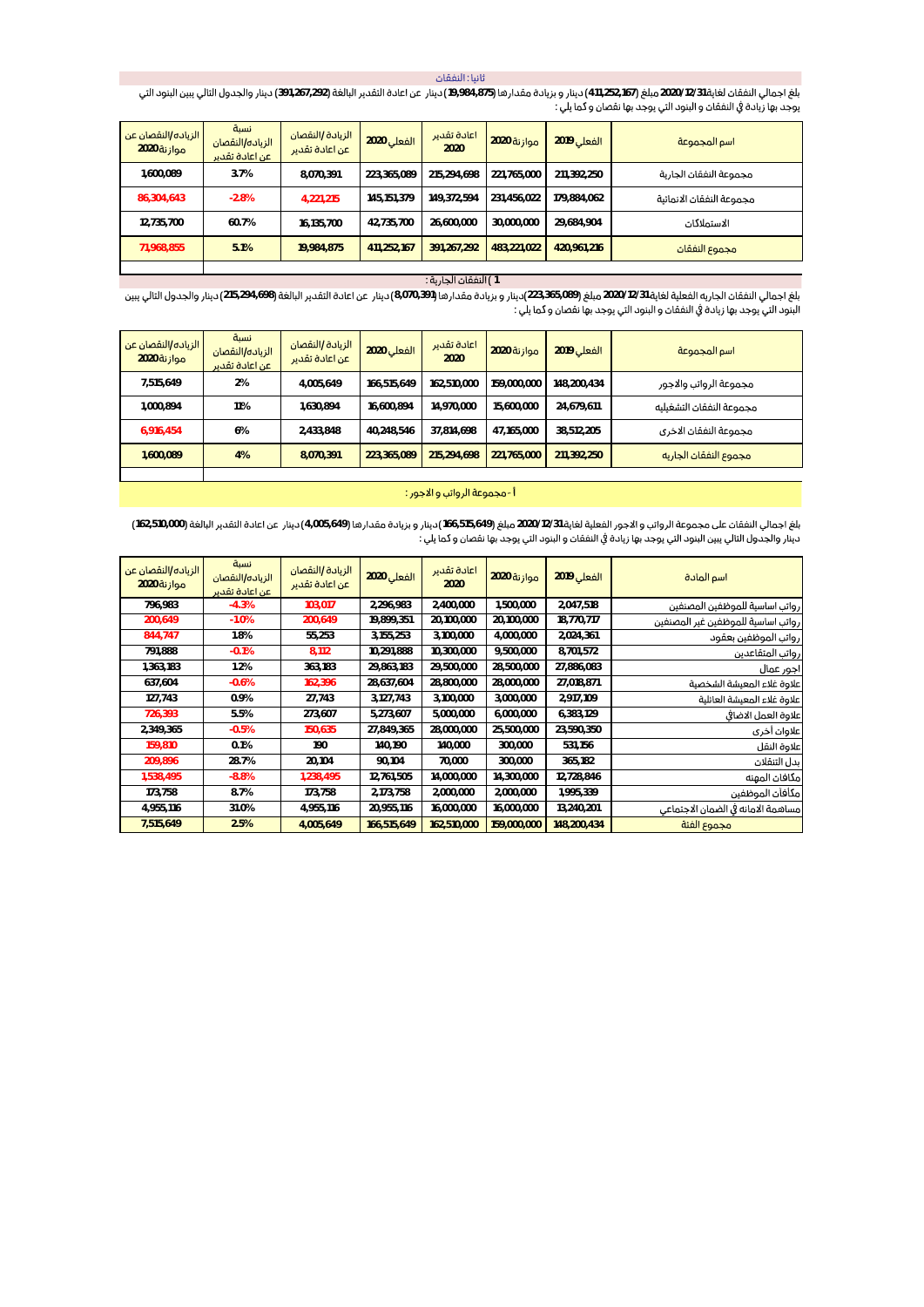## ب- مجموعة النفقات التشغيلية :

بلغت اجمالي النفقات التشغيلية الفعلية لغاية 2020/12/31 مبلغ (16,600,894) دينادة مقدارها (1,630,894) دينار عن اعادة التقدير البالغة (14,970,000) دينار . والجدول التالي<br>يبين البنود التي يوجد بها زيادة في النفقات و البنود ال

| الفعلى 2019<br>اسم المادة                         | <b>موازنة 2020</b> | اعادة تقدير<br>2020 | الفعلى 2020 | الزبادة /النقصان<br>عن اعادة تقدير | نسة<br>الزباده/النقصان<br>عن اعادة تقدير | الزياده/النقصان عن<br>موازنة 2020 |
|---------------------------------------------------|--------------------|---------------------|-------------|------------------------------------|------------------------------------------|-----------------------------------|
| 394.661<br>الإيجاران                              | 500.000            | 500.000             | 386.631     | 113.369                            | $-22.7%$                                 | 113.369                           |
| 234.137<br>اجور برق وبريد وهاتف وتلكس             | 250,000            | 250.000             | 214.801     | 35.199                             | $-14.1%$                                 | 35.199                            |
| 895.636<br>أثمان المباه                           | 1.150.000          | 850.000             | 880.432     | 30.432                             | 4.0%                                     | 269.568                           |
| 15.962.237<br>أثمان الكهرباء                      | 8,000,000          | 8.000.000           | 9,048,089   | 1.048.089                          | 13.1%                                    | 1.048.089                         |
| 90.574<br>صيانة السيارات والالات ولوازمه          |                    | $\Omega$            | 0           | 0                                  |                                          | $\Omega$                          |
| 4.442.507<br>تأمين وترخيص المركبات والمستوعات     | 3.000.000          | 3.000.000           | 3.862.640   | 862.640                            | 28.8%                                    | 862.640                           |
| .270.802<br>شراء لوازم واثاث واجهزه مختلفه وملابس | ,500,000           | 1,500,000           | ,467,068    | 32.932                             | $-2.2%$                                  | 32,932                            |
| .260.804<br>نفقان آخرى                            | 000,000            | 800.000             | 678.710     | 121.290                            | $-15.2%$                                 | 321.290                           |
| 128.253<br>رعلاوة سفر (مياومات مهمات رسمية)       | 200.000            | 70.000              | 62.524      | 7.476                              | $-10.7%$                                 | 137.476                           |
| مجموع الفئة<br>24.679.611                         | 15,600,000         | 14,970,000          | 16.600.894  | 1.630.894                          | 10.9%                                    | 1.000.894                         |

#### ج-مجموعة النفقان الاخرى:

بلغت النفقات الاخرى الفعلية لغاية 2020/12/31 مبلغ (48,546,44) دينار و بزيادة مقدارها (2,433,848) دينار عن اعادة التقدير البالغة (37,814,698) دينار والجدول التالي يبين البنود التي بوجد بها زيادة في النفقات و البنود التي بوجد بها نفصان و كما بِلي :.

| اسم المادة                                              | <b>الفعلى 2019</b> | موازنة 2020 | اعادة تقدير<br>2020 | الفعلى 2020 | الزبادة /النقصان<br>عن اعادة تقدير | نسبة<br>الزباده/النقصان<br>عن اعادة تقدير | الزباده/النقصان عن<br>موازنة 2020 |
|---------------------------------------------------------|--------------------|-------------|---------------------|-------------|------------------------------------|-------------------------------------------|-----------------------------------|
| المساهمات                                               | 882.800            | ,000,000    | 500.000             | 420,000     | 80,000                             | $-16.0%$                                  | 580,000                           |
| انشطة المنتدى العربى لنظم المعلومات                     | 1.683              | 5.000       | 5.000               | 4.488       | 512                                | $-10.2%$                                  | 512                               |
| البعثان العلمية والدوران الداخلية والخارجية<br>للموظفين | 55.480             | 150.000     | 40.000              | 43.724      | 3.724                              | 9.3%                                      | 106.276                           |
| الاعانان والاعانان الدراسية                             | 6.300              | 10.000      | 3.000               | 3.700       | 700                                | 23.3%                                     | 6.300                             |
| المكأفات لغير الموظفين/اعضاء المجلس                     | 917.461            | .000.000    | 900.000             | 886.296     | 13.704                             | $-1.5%$                                   | 113,704                           |
| الرديات من ايرادات سنوات سابقة                          | 3,226,827          | 3,000,000   | 3.000.000           | 2.514.967   | 485.033                            | $-16.2%$                                  | 485.033                           |
| فوائد القروض                                            | 33,421,655         | 42,000,000  | 33.366.698          | 36,375,371  | 3.008.673                          | 9.0%                                      | 5,624,629                         |
| مجموع الفئة                                             | 38.512.205         | 47.165.000  | 37.814.698          | 40.248.546  | 2.433.848                          | 6.4%                                      | 6,916,454                         |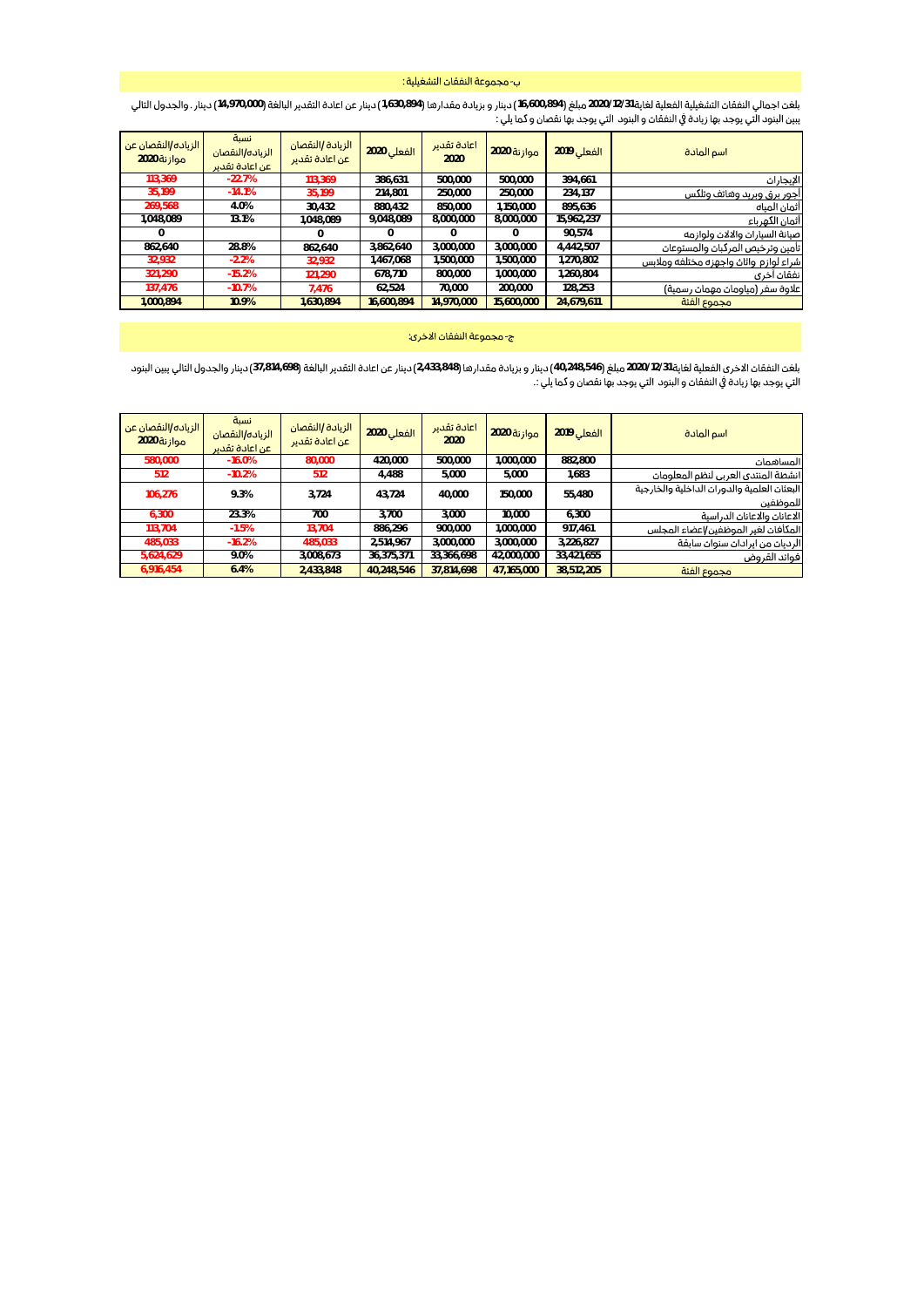2) النفقات الراسمالية<br>2020/12/31 مبلغ (87,887,079) دينار و بزيادة مقدارها (11,914,485) دينار عن اعادة التقدير البالغة (972,594,175 .<br>تفاصيل بنود :

| الزباده/النقصان عن<br>موازنة 2020 | نسبة<br>الزياده/النقصان<br>عن اعادة تقدير | الزيادة /النقصان<br>اعن اعادة تقدير | الفعلى 2020 | اعادة تقدير<br>2020 | موازنة 2020 | <b>الفعلى 2019</b> | اسم المجموعة             |
|-----------------------------------|-------------------------------------------|-------------------------------------|-------------|---------------------|-------------|--------------------|--------------------------|
| 86,304,643                        | $-2.8%$                                   | 4.221.215                           | 145.151.379 | 149.372.594         | 231,456,022 | 179.884.062        | النفقان الانمائية        |
| 12,735,700                        | 60.7%                                     | 16.135.700                          | 42.735.700  | 26.600.000          | 30,000,000  | 29.684.904         | الاستملاكات              |
| 73.568.943                        | 6.8%                                      | 11.914.485                          | 187.887.079 | 175.972.594         | 261.456.022 | 209.568.966        | مجموع النفقات الرأسمالية |

#### I) النفقات الانمائية :

بلغت النفقات الانمائيةالفعليه لغاية 2020/12/31 مبلغ (145,151,379) دينار و بنقصان مقداره (4,221,215) دينار عن اعادة التقدير البالغة (372,594) دينار و الجدول التالي يوضح .<br>تفاصيل بنود :.

| الزياده/النقصان عن<br>موازنة 2020 | نسبة<br>الزباده/النقصان<br>عن اعادة تقدير | الزيادة /النقصان<br>عن اعادة تقدير | الفعلى 2020   | اعادة تقدير<br>2020 | موازنة 2020 | الفعلى 2019 | اسم المادة                                        |
|-----------------------------------|-------------------------------------------|------------------------------------|---------------|---------------------|-------------|-------------|---------------------------------------------------|
| 325,416                           | 25%                                       | 74,584                             | 374,584       | 300,000             | 700,000     | 672.746     | دراسات واستشارات واشراف                           |
| 19,620,521                        | 11%                                       | 3,764,479                          | 37,764,479    | 34,000,000          | 57,385,000  | 46,793,031  | اعمال بنية تحتية(خلطات اسفلتية,فر شيات,عبار ات ,  |
|                                   |                                           |                                    |               |                     |             |             | جدران، ارصفة)                                     |
| 4,274,617                         | 11%                                       | 2,385,177                          | 24,385,177    | 22,000,000          | 28,659,794  | 62,917,826  | شراء اليات واجهزتها وصيانتها ومحروقاتها           |
| 3,667,209                         | 9%                                        | 434,791                            | 5,434,791     | 5,000,000           | 9,102,000   | 5,359,215   | تحسين المرور والانارة                             |
| 4,077,142                         | $-29%$                                    | 577,142                            | 1,422,858     | 2,000,000           | 5,500,000   | 1,503,397   | انشاءات مختلفة وشراء مواد اولية وصيانة مبانى      |
|                                   |                                           |                                    |               |                     |             |             | لدائرتي الانتاج والصيانة                          |
| 2,015,556                         | 74%                                       | 1,484,444                          | 3,484,444     | 2,000,000           | 5,500,000   | 4,471,752   | تحديث الحدائق والمناطق الخضراء وإدامة             |
|                                   |                                           |                                    |               |                     |             |             | الصحة العامة                                      |
| 817,127                           | $-2%$                                     | 7.727                              | 492,273       | 500,000             | 1,309,400   | 799,158     | تطوير المكتبات ومشاريع ثقافية واجتماعية           |
| 545,201                           | 34%                                       | 16,800                             | 66,800        | 50,000              | 612,000     | 263,966     | مشاريع بيئة والمحافظة علىها                       |
| 2,553,483                         | $-2%$                                     | 53.483                             | 2,446,517     | 2,500,000           | 5.000.000   | 3,115,143   | تطوير تكنولوجيا المعلومات والبنية التحتية للشبكات |
| 2,756,604                         | $-15%$                                    | 2,756,604                          | 15,653,396    | 18,410,000          | 18,410,000  | 21,202,809  | مشاريع خاصة ومخصصاتها                             |
| 18,872,296                        | $-69%$                                    | 9,872,296                          | 4,339,532     | 14,211,828          | 23,211,828  | 4,175,791   | مساهمة الامانة فى المشاريع الممولة بقروض          |
| 7,268,740                         | 15%                                       | 897,260                            | 6,897,260     | 6,000,000           | 14,166,000  | 5,543,218   | (تمويل)<br>مصاريف النقل العام                     |
| 19,510,731                        | 0%                                        | 11,497                             | 42,389,269    | 42,400,766          | 61,900,000  | 23,066,010  | تطوير النقل العام(BRT) (تمويل)                    |
| 86,304,643                        | $-3%$                                     |                                    |               |                     |             |             |                                                   |
|                                   |                                           | 4,221,215                          | 145, 151, 379 | 149,372,594         | 231,456,022 | 179,884,062 | مجموع الفئة                                       |

## ب) تعويض الاستملاكات :

بلغت تعويضات الاستملاكات الفعليه لغاية 2020/12/31 26,735,700 دينار و بزيادة مقدارها (135,700) دينار عن اعادة التقدير البالغة (26,600,000 دينار و الجدول التالي یوضح تفاصیل بنود :-

| الزياده/النقصان عن<br>موازنة 2020 | نسبة<br>الزباده/النقصان<br>اعن اعادة تقدير | الزيادة /النقصان<br>اعن اعادة تقدير | <b>الفعلى 2020</b> | اعادة تقدير<br>2020 | <b>موازنة 2020</b> | <b>الفعلى 2019</b> | أاسم المادة   |
|-----------------------------------|--------------------------------------------|-------------------------------------|--------------------|---------------------|--------------------|--------------------|---------------|
| 12.735.700                        | 60.7%                                      | 16.135.700                          | 42.735.700         | 26.600.000          | 30,000,000         | 29.684.904         | تعويض استملاك |
| 12.735.700                        | 60.7%                                      | 16,135,700                          | 42.735.700         | 26.600.000          | 30,000,000         | 29.684.904         | مجموع الفئة   |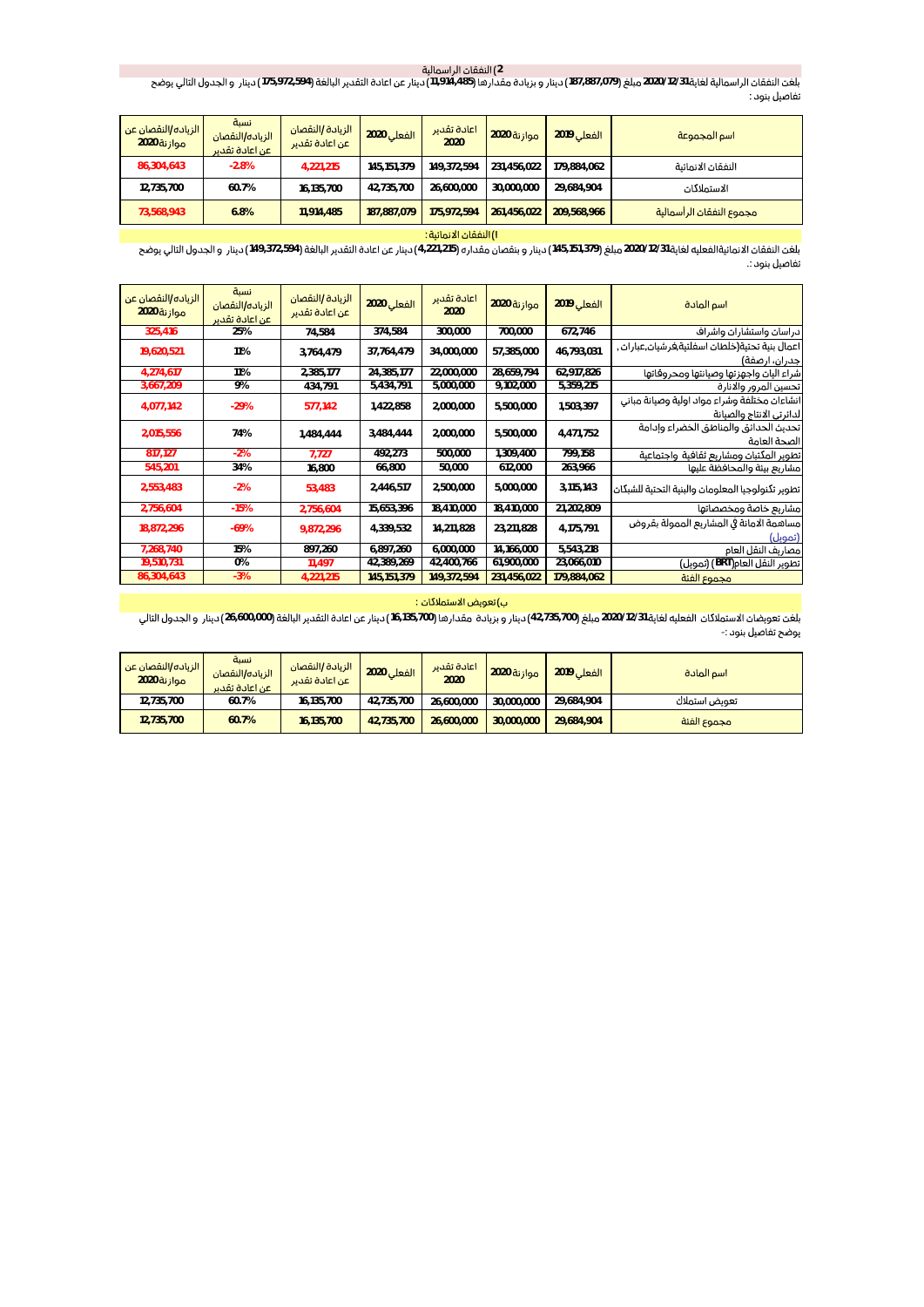|                  | ثالثاً : السبولة النقدية و الشبكات برسم التحصيل                             |
|------------------|-----------------------------------------------------------------------------|
|                  | بلغت السبولة النقدية والشيكات برسم التحصيل في 2020/12/31 على النحو التالي : |
| المبلغ/ بالدينار | البيان                                                                      |
| 37,527,581       | ارصيد حسابات الجارى مدين لدى البنوك                                         |
| 1,056,246        | رصيد الامانات المتوفر لدى البنوك                                            |
| 908              | رصيد عائدات التقاعد المتوفر لدى البنوك                                      |
| $\Omega$         | رصيد دعم الفعاليات/هوية عمان المتوفر لدى البنوك                             |
| 30.690           | ارصدة حسابات صندوق عوائد النقل العام                                        |
| 740.104          | ارصدة حسابات مشروع الباص سربع التردد                                        |
| 402.280          | ارصدة حسابات مركز زها الثقافى                                               |
| 131.083          | رصيد حسابات امانات شيكات برسم التحصيل/ضمان<br>القرض                         |
| 22.804.870       | شیکات برسم التحصیل/ لدی البنك                                               |

رابعاً : الامانان و التأمينان

135,961,704 2020/12/31

خامساً : السلف

بلغ رصيد السلف في 2020/12/31 مبلغ (730,993,730) ديناراً .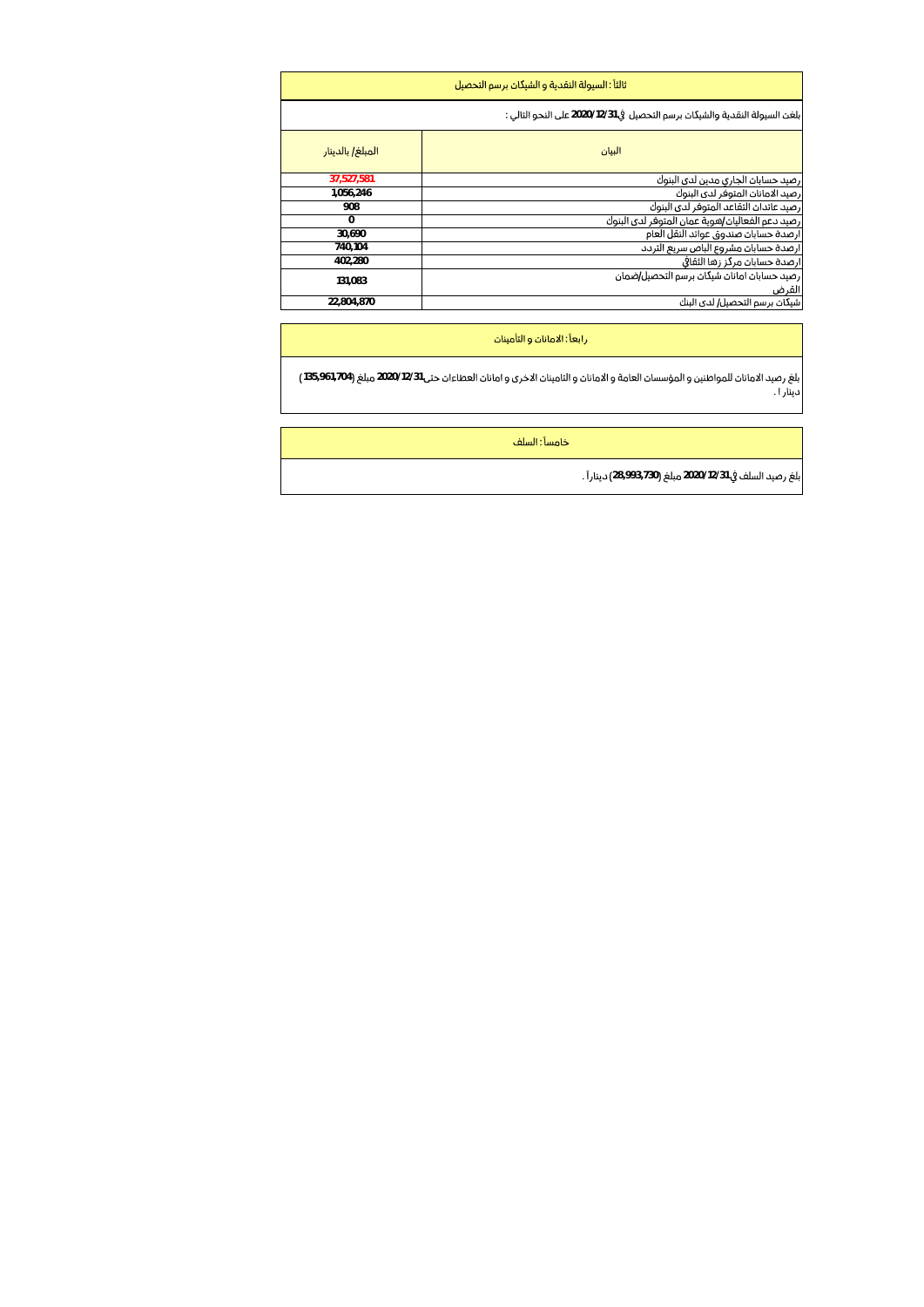| أ. القروض المحلبة<br>1 <b>- قروض طويلة الاجل</b><br>اجمالي المسدد<br>المتبقى وغير<br>رصيد القرض في<br>مبلغ القرض الكلي<br>المسحوب من<br>البيان<br>المسحوب لغاية<br>الرصيد في 2020/12/31<br>من القرض لغاية<br>2020/01/01<br>القرض<br>دينار<br>2020/12/31<br>2020/12/31<br>اعادة هيكلة قرض التجمع البنكي (250)مليون دينار<br>40.000.000<br>355.697.041<br>$\circ$<br>319.097.041<br>355.697.041<br>395.697.041<br>وزيادته (الاسكان,العربي,الكويتي)<br>12.631.579<br>قرض (40) مليون دينار البنك الاوروبي(EBRD)<br>0<br>27,368,421<br>31.578.947<br>40,000,000<br>40,000,000<br>$\mathbf 0$<br>$\mathbf 0$<br>$\mathbf 0$<br>30.000.000<br>30.000.000<br>30.000.000<br>قرض (30) مليون دينار بنك الاردن (تسديد استملاكات2019)<br>12,631,579<br>350,675,988<br>40,000,000<br>413,065,462<br>425,697,041<br>465,697,041<br>المجم<br>$59 -$<br>1- قروض قصيرة الاجل<br>المتبقى وغير<br>المسدد من<br>رصيد القرض في<br>المسحوب من<br>مبلغ القرض الكلي<br>الرصيد في 2020/12/31<br>البيان<br>المسحوب لغاية<br>القرض لغاية<br>2020/01/01<br>القرض<br>دينار<br>2020/12/31<br>2020/12/31<br>قرض (40) مليون دينار بحد اقصى بضمان الشيكات برسم<br>التحصيل(الاسكان)<br>$\Omega$<br>$\Omega$<br>42.800.934<br>4.465.208<br>42.800.934<br>42,800,934<br><u>ملحـة 2</u> قرض (40)مليون دينار بحد اقصي بضمان الشيكات<br>برسم التحصيل(الاسكان)31/01/701/2<br>قرض (15) مليون دينار بحد اقصى بضمان الشيكات برسم<br>$\mathbf{0}$<br>8.696.076<br>9.687.500<br>15.096.805<br>15.096.805<br>6.400.729<br><b>التحصيل(سوسيته)</b> 2018/05/29<br>قرض متجدد(دوّار) (18) ملیون دینار بحد اقصی بضمان<br>$\Omega$<br>24.941.354<br>12.925.594<br>36.835.000<br>18.000.000<br>11.893.646<br><b>الشيكات برسم التحصيل(الاسكان)</b> 2019/08/2 <b>1</b><br>قرض متجدد(دوّار) (12) مليون دينار بحد اقصى بضمان<br>$\mathbf{0}$<br>20.646.061<br>9.326.808<br>22.555.654<br>12.000.000<br>1,909,593<br><b>الشيكات برسم التحصيل(سوسيته)</b> 09/09/09/2019<br>87,897,739<br>المجم<br>20,203,967<br>97,084,425<br>36,405,110<br>117.288.393<br>$\Omega$<br>$59 -$<br>ب. القروض الخارجية<br>المتبقى وغير<br>اجمالي المسدد<br>رصيد القرض في<br>المسحوب من<br>مبلغ القرض الكلي<br>رصيد المسحوب من<br>البيان<br>المسحون لغاية<br>من القرض لغاية<br>2020/01/01<br>القرض في 12/31/2020/12<br>القرض دينار<br>دينار<br>2020/12/31<br>2020/12/31<br>1,325,649<br>5,394,835<br>1,672,131<br>7,272,320<br>7,272,320<br>القرض الياباني(973)مليون ين ياباني<br>$\circ$<br>7.261.277<br>3.455.390<br>9.912.000<br>61.200.850<br>49.559.094<br>117.860.000<br>قرض الباص السريع(BRT)(166 <b>)مليون دولار</b><br>3,644,667<br>26,442,635<br>28,335,968<br>$\Omega$<br>18.411.182<br>18.411.182<br>3,409,850<br>4,091,871<br>6,819,960<br>6,819,960<br>$\mathbf{0}$<br>3,410,110<br>قرض الكربون(الغاز الحيوى)البنك الدولي<br>$\Omega$<br>2.961.120<br>10.909.889<br>12.780.000<br>قرض الكربون(الغاز الحيوى)البنك الاوروبى<br>9.818.880<br>12.780.000<br>قرض (انشاء الخلية الخامسة في مكب الغباوي ) البنك<br>$\Omega$<br>2,502,386<br>639.751<br>2,788,373<br>3,142,137<br>3,142,137<br>الاوروبي<br>675,454<br>8,304,513<br>920,033<br>4,905,376<br>9,224,546<br>9,900,000<br>قرض (شراء كابسان واليان مختلفة ) البنك الاوروبي<br>1,574,077<br>1.415.997<br>109,926<br>772,771<br>1,525,923<br>3,100,000<br>قرض (تغطية الخلية الرابعة ) البنك الاوروبى<br>2.500.000<br>$\overline{0}$<br>2,500,000<br>$\mathbf 0$<br>$\circ$<br>$\mathbf{0}$<br>قرض (اعادة تأهيل محطة الشعائر ) البنك الاوروبي<br>2,400,000<br>$\Omega$<br>$\circ$<br>0<br>$\overline{0}$<br>2,400,000<br>قرض (تمويل شراء (25) كانسة ) البنك الاوروبي<br>68,350,381<br>165,774,417<br>المجم<br>76,336,370<br>20,535,830<br>77,255,505<br>97.424.036<br>$-63$ |  | سادسآ: القروض |  |  |
|---------------------------------------------------------------------------------------------------------------------------------------------------------------------------------------------------------------------------------------------------------------------------------------------------------------------------------------------------------------------------------------------------------------------------------------------------------------------------------------------------------------------------------------------------------------------------------------------------------------------------------------------------------------------------------------------------------------------------------------------------------------------------------------------------------------------------------------------------------------------------------------------------------------------------------------------------------------------------------------------------------------------------------------------------------------------------------------------------------------------------------------------------------------------------------------------------------------------------------------------------------------------------------------------------------------------------------------------------------------------------------------------------------------------------------------------------------------------------------------------------------------------------------------------------------------------------------------------------------------------------------------------------------------------------------------------------------------------------------------------------------------------------------------------------------------------------------------------------------------------------------------------------------------------------------------------------------------------------------------------------------------------------------------------------------------------------------------------------------------------------------------------------------------------------------------------------------------------------------------------------------------------------------------------------------------------------------------------------------------------------------------------------------------------------------------------------------------------------------------------------------------------------------------------------------------------------------------------------------------------------------------------------------------------------------------------------------------------------------------------------------------------------------------------------------------------------------------------------------------------------------------------------------------------------------------------------------------------------------------------------------------------------------------------------------------------------------------------------------------------------------------------------------------------------------------------------------------------------------------------------------------------------------------------------------------------------------------------------------------------------------------------------------------------------------------------------------------------------------------------------------------------------------------------------------------------------------------------------------------------------------------------------------|--|---------------|--|--|
|                                                                                                                                                                                                                                                                                                                                                                                                                                                                                                                                                                                                                                                                                                                                                                                                                                                                                                                                                                                                                                                                                                                                                                                                                                                                                                                                                                                                                                                                                                                                                                                                                                                                                                                                                                                                                                                                                                                                                                                                                                                                                                                                                                                                                                                                                                                                                                                                                                                                                                                                                                                                                                                                                                                                                                                                                                                                                                                                                                                                                                                                                                                                                                                                                                                                                                                                                                                                                                                                                                                                                                                                                                                         |  |               |  |  |
|                                                                                                                                                                                                                                                                                                                                                                                                                                                                                                                                                                                                                                                                                                                                                                                                                                                                                                                                                                                                                                                                                                                                                                                                                                                                                                                                                                                                                                                                                                                                                                                                                                                                                                                                                                                                                                                                                                                                                                                                                                                                                                                                                                                                                                                                                                                                                                                                                                                                                                                                                                                                                                                                                                                                                                                                                                                                                                                                                                                                                                                                                                                                                                                                                                                                                                                                                                                                                                                                                                                                                                                                                                                         |  |               |  |  |
|                                                                                                                                                                                                                                                                                                                                                                                                                                                                                                                                                                                                                                                                                                                                                                                                                                                                                                                                                                                                                                                                                                                                                                                                                                                                                                                                                                                                                                                                                                                                                                                                                                                                                                                                                                                                                                                                                                                                                                                                                                                                                                                                                                                                                                                                                                                                                                                                                                                                                                                                                                                                                                                                                                                                                                                                                                                                                                                                                                                                                                                                                                                                                                                                                                                                                                                                                                                                                                                                                                                                                                                                                                                         |  |               |  |  |
|                                                                                                                                                                                                                                                                                                                                                                                                                                                                                                                                                                                                                                                                                                                                                                                                                                                                                                                                                                                                                                                                                                                                                                                                                                                                                                                                                                                                                                                                                                                                                                                                                                                                                                                                                                                                                                                                                                                                                                                                                                                                                                                                                                                                                                                                                                                                                                                                                                                                                                                                                                                                                                                                                                                                                                                                                                                                                                                                                                                                                                                                                                                                                                                                                                                                                                                                                                                                                                                                                                                                                                                                                                                         |  |               |  |  |
|                                                                                                                                                                                                                                                                                                                                                                                                                                                                                                                                                                                                                                                                                                                                                                                                                                                                                                                                                                                                                                                                                                                                                                                                                                                                                                                                                                                                                                                                                                                                                                                                                                                                                                                                                                                                                                                                                                                                                                                                                                                                                                                                                                                                                                                                                                                                                                                                                                                                                                                                                                                                                                                                                                                                                                                                                                                                                                                                                                                                                                                                                                                                                                                                                                                                                                                                                                                                                                                                                                                                                                                                                                                         |  |               |  |  |
|                                                                                                                                                                                                                                                                                                                                                                                                                                                                                                                                                                                                                                                                                                                                                                                                                                                                                                                                                                                                                                                                                                                                                                                                                                                                                                                                                                                                                                                                                                                                                                                                                                                                                                                                                                                                                                                                                                                                                                                                                                                                                                                                                                                                                                                                                                                                                                                                                                                                                                                                                                                                                                                                                                                                                                                                                                                                                                                                                                                                                                                                                                                                                                                                                                                                                                                                                                                                                                                                                                                                                                                                                                                         |  |               |  |  |
|                                                                                                                                                                                                                                                                                                                                                                                                                                                                                                                                                                                                                                                                                                                                                                                                                                                                                                                                                                                                                                                                                                                                                                                                                                                                                                                                                                                                                                                                                                                                                                                                                                                                                                                                                                                                                                                                                                                                                                                                                                                                                                                                                                                                                                                                                                                                                                                                                                                                                                                                                                                                                                                                                                                                                                                                                                                                                                                                                                                                                                                                                                                                                                                                                                                                                                                                                                                                                                                                                                                                                                                                                                                         |  |               |  |  |
|                                                                                                                                                                                                                                                                                                                                                                                                                                                                                                                                                                                                                                                                                                                                                                                                                                                                                                                                                                                                                                                                                                                                                                                                                                                                                                                                                                                                                                                                                                                                                                                                                                                                                                                                                                                                                                                                                                                                                                                                                                                                                                                                                                                                                                                                                                                                                                                                                                                                                                                                                                                                                                                                                                                                                                                                                                                                                                                                                                                                                                                                                                                                                                                                                                                                                                                                                                                                                                                                                                                                                                                                                                                         |  |               |  |  |
|                                                                                                                                                                                                                                                                                                                                                                                                                                                                                                                                                                                                                                                                                                                                                                                                                                                                                                                                                                                                                                                                                                                                                                                                                                                                                                                                                                                                                                                                                                                                                                                                                                                                                                                                                                                                                                                                                                                                                                                                                                                                                                                                                                                                                                                                                                                                                                                                                                                                                                                                                                                                                                                                                                                                                                                                                                                                                                                                                                                                                                                                                                                                                                                                                                                                                                                                                                                                                                                                                                                                                                                                                                                         |  |               |  |  |
|                                                                                                                                                                                                                                                                                                                                                                                                                                                                                                                                                                                                                                                                                                                                                                                                                                                                                                                                                                                                                                                                                                                                                                                                                                                                                                                                                                                                                                                                                                                                                                                                                                                                                                                                                                                                                                                                                                                                                                                                                                                                                                                                                                                                                                                                                                                                                                                                                                                                                                                                                                                                                                                                                                                                                                                                                                                                                                                                                                                                                                                                                                                                                                                                                                                                                                                                                                                                                                                                                                                                                                                                                                                         |  |               |  |  |
|                                                                                                                                                                                                                                                                                                                                                                                                                                                                                                                                                                                                                                                                                                                                                                                                                                                                                                                                                                                                                                                                                                                                                                                                                                                                                                                                                                                                                                                                                                                                                                                                                                                                                                                                                                                                                                                                                                                                                                                                                                                                                                                                                                                                                                                                                                                                                                                                                                                                                                                                                                                                                                                                                                                                                                                                                                                                                                                                                                                                                                                                                                                                                                                                                                                                                                                                                                                                                                                                                                                                                                                                                                                         |  |               |  |  |
|                                                                                                                                                                                                                                                                                                                                                                                                                                                                                                                                                                                                                                                                                                                                                                                                                                                                                                                                                                                                                                                                                                                                                                                                                                                                                                                                                                                                                                                                                                                                                                                                                                                                                                                                                                                                                                                                                                                                                                                                                                                                                                                                                                                                                                                                                                                                                                                                                                                                                                                                                                                                                                                                                                                                                                                                                                                                                                                                                                                                                                                                                                                                                                                                                                                                                                                                                                                                                                                                                                                                                                                                                                                         |  |               |  |  |
|                                                                                                                                                                                                                                                                                                                                                                                                                                                                                                                                                                                                                                                                                                                                                                                                                                                                                                                                                                                                                                                                                                                                                                                                                                                                                                                                                                                                                                                                                                                                                                                                                                                                                                                                                                                                                                                                                                                                                                                                                                                                                                                                                                                                                                                                                                                                                                                                                                                                                                                                                                                                                                                                                                                                                                                                                                                                                                                                                                                                                                                                                                                                                                                                                                                                                                                                                                                                                                                                                                                                                                                                                                                         |  |               |  |  |
|                                                                                                                                                                                                                                                                                                                                                                                                                                                                                                                                                                                                                                                                                                                                                                                                                                                                                                                                                                                                                                                                                                                                                                                                                                                                                                                                                                                                                                                                                                                                                                                                                                                                                                                                                                                                                                                                                                                                                                                                                                                                                                                                                                                                                                                                                                                                                                                                                                                                                                                                                                                                                                                                                                                                                                                                                                                                                                                                                                                                                                                                                                                                                                                                                                                                                                                                                                                                                                                                                                                                                                                                                                                         |  |               |  |  |
|                                                                                                                                                                                                                                                                                                                                                                                                                                                                                                                                                                                                                                                                                                                                                                                                                                                                                                                                                                                                                                                                                                                                                                                                                                                                                                                                                                                                                                                                                                                                                                                                                                                                                                                                                                                                                                                                                                                                                                                                                                                                                                                                                                                                                                                                                                                                                                                                                                                                                                                                                                                                                                                                                                                                                                                                                                                                                                                                                                                                                                                                                                                                                                                                                                                                                                                                                                                                                                                                                                                                                                                                                                                         |  |               |  |  |
|                                                                                                                                                                                                                                                                                                                                                                                                                                                                                                                                                                                                                                                                                                                                                                                                                                                                                                                                                                                                                                                                                                                                                                                                                                                                                                                                                                                                                                                                                                                                                                                                                                                                                                                                                                                                                                                                                                                                                                                                                                                                                                                                                                                                                                                                                                                                                                                                                                                                                                                                                                                                                                                                                                                                                                                                                                                                                                                                                                                                                                                                                                                                                                                                                                                                                                                                                                                                                                                                                                                                                                                                                                                         |  |               |  |  |
|                                                                                                                                                                                                                                                                                                                                                                                                                                                                                                                                                                                                                                                                                                                                                                                                                                                                                                                                                                                                                                                                                                                                                                                                                                                                                                                                                                                                                                                                                                                                                                                                                                                                                                                                                                                                                                                                                                                                                                                                                                                                                                                                                                                                                                                                                                                                                                                                                                                                                                                                                                                                                                                                                                                                                                                                                                                                                                                                                                                                                                                                                                                                                                                                                                                                                                                                                                                                                                                                                                                                                                                                                                                         |  |               |  |  |
|                                                                                                                                                                                                                                                                                                                                                                                                                                                                                                                                                                                                                                                                                                                                                                                                                                                                                                                                                                                                                                                                                                                                                                                                                                                                                                                                                                                                                                                                                                                                                                                                                                                                                                                                                                                                                                                                                                                                                                                                                                                                                                                                                                                                                                                                                                                                                                                                                                                                                                                                                                                                                                                                                                                                                                                                                                                                                                                                                                                                                                                                                                                                                                                                                                                                                                                                                                                                                                                                                                                                                                                                                                                         |  |               |  |  |
|                                                                                                                                                                                                                                                                                                                                                                                                                                                                                                                                                                                                                                                                                                                                                                                                                                                                                                                                                                                                                                                                                                                                                                                                                                                                                                                                                                                                                                                                                                                                                                                                                                                                                                                                                                                                                                                                                                                                                                                                                                                                                                                                                                                                                                                                                                                                                                                                                                                                                                                                                                                                                                                                                                                                                                                                                                                                                                                                                                                                                                                                                                                                                                                                                                                                                                                                                                                                                                                                                                                                                                                                                                                         |  |               |  |  |
|                                                                                                                                                                                                                                                                                                                                                                                                                                                                                                                                                                                                                                                                                                                                                                                                                                                                                                                                                                                                                                                                                                                                                                                                                                                                                                                                                                                                                                                                                                                                                                                                                                                                                                                                                                                                                                                                                                                                                                                                                                                                                                                                                                                                                                                                                                                                                                                                                                                                                                                                                                                                                                                                                                                                                                                                                                                                                                                                                                                                                                                                                                                                                                                                                                                                                                                                                                                                                                                                                                                                                                                                                                                         |  |               |  |  |
|                                                                                                                                                                                                                                                                                                                                                                                                                                                                                                                                                                                                                                                                                                                                                                                                                                                                                                                                                                                                                                                                                                                                                                                                                                                                                                                                                                                                                                                                                                                                                                                                                                                                                                                                                                                                                                                                                                                                                                                                                                                                                                                                                                                                                                                                                                                                                                                                                                                                                                                                                                                                                                                                                                                                                                                                                                                                                                                                                                                                                                                                                                                                                                                                                                                                                                                                                                                                                                                                                                                                                                                                                                                         |  |               |  |  |
|                                                                                                                                                                                                                                                                                                                                                                                                                                                                                                                                                                                                                                                                                                                                                                                                                                                                                                                                                                                                                                                                                                                                                                                                                                                                                                                                                                                                                                                                                                                                                                                                                                                                                                                                                                                                                                                                                                                                                                                                                                                                                                                                                                                                                                                                                                                                                                                                                                                                                                                                                                                                                                                                                                                                                                                                                                                                                                                                                                                                                                                                                                                                                                                                                                                                                                                                                                                                                                                                                                                                                                                                                                                         |  |               |  |  |
|                                                                                                                                                                                                                                                                                                                                                                                                                                                                                                                                                                                                                                                                                                                                                                                                                                                                                                                                                                                                                                                                                                                                                                                                                                                                                                                                                                                                                                                                                                                                                                                                                                                                                                                                                                                                                                                                                                                                                                                                                                                                                                                                                                                                                                                                                                                                                                                                                                                                                                                                                                                                                                                                                                                                                                                                                                                                                                                                                                                                                                                                                                                                                                                                                                                                                                                                                                                                                                                                                                                                                                                                                                                         |  |               |  |  |
|                                                                                                                                                                                                                                                                                                                                                                                                                                                                                                                                                                                                                                                                                                                                                                                                                                                                                                                                                                                                                                                                                                                                                                                                                                                                                                                                                                                                                                                                                                                                                                                                                                                                                                                                                                                                                                                                                                                                                                                                                                                                                                                                                                                                                                                                                                                                                                                                                                                                                                                                                                                                                                                                                                                                                                                                                                                                                                                                                                                                                                                                                                                                                                                                                                                                                                                                                                                                                                                                                                                                                                                                                                                         |  |               |  |  |
|                                                                                                                                                                                                                                                                                                                                                                                                                                                                                                                                                                                                                                                                                                                                                                                                                                                                                                                                                                                                                                                                                                                                                                                                                                                                                                                                                                                                                                                                                                                                                                                                                                                                                                                                                                                                                                                                                                                                                                                                                                                                                                                                                                                                                                                                                                                                                                                                                                                                                                                                                                                                                                                                                                                                                                                                                                                                                                                                                                                                                                                                                                                                                                                                                                                                                                                                                                                                                                                                                                                                                                                                                                                         |  |               |  |  |
|                                                                                                                                                                                                                                                                                                                                                                                                                                                                                                                                                                                                                                                                                                                                                                                                                                                                                                                                                                                                                                                                                                                                                                                                                                                                                                                                                                                                                                                                                                                                                                                                                                                                                                                                                                                                                                                                                                                                                                                                                                                                                                                                                                                                                                                                                                                                                                                                                                                                                                                                                                                                                                                                                                                                                                                                                                                                                                                                                                                                                                                                                                                                                                                                                                                                                                                                                                                                                                                                                                                                                                                                                                                         |  |               |  |  |